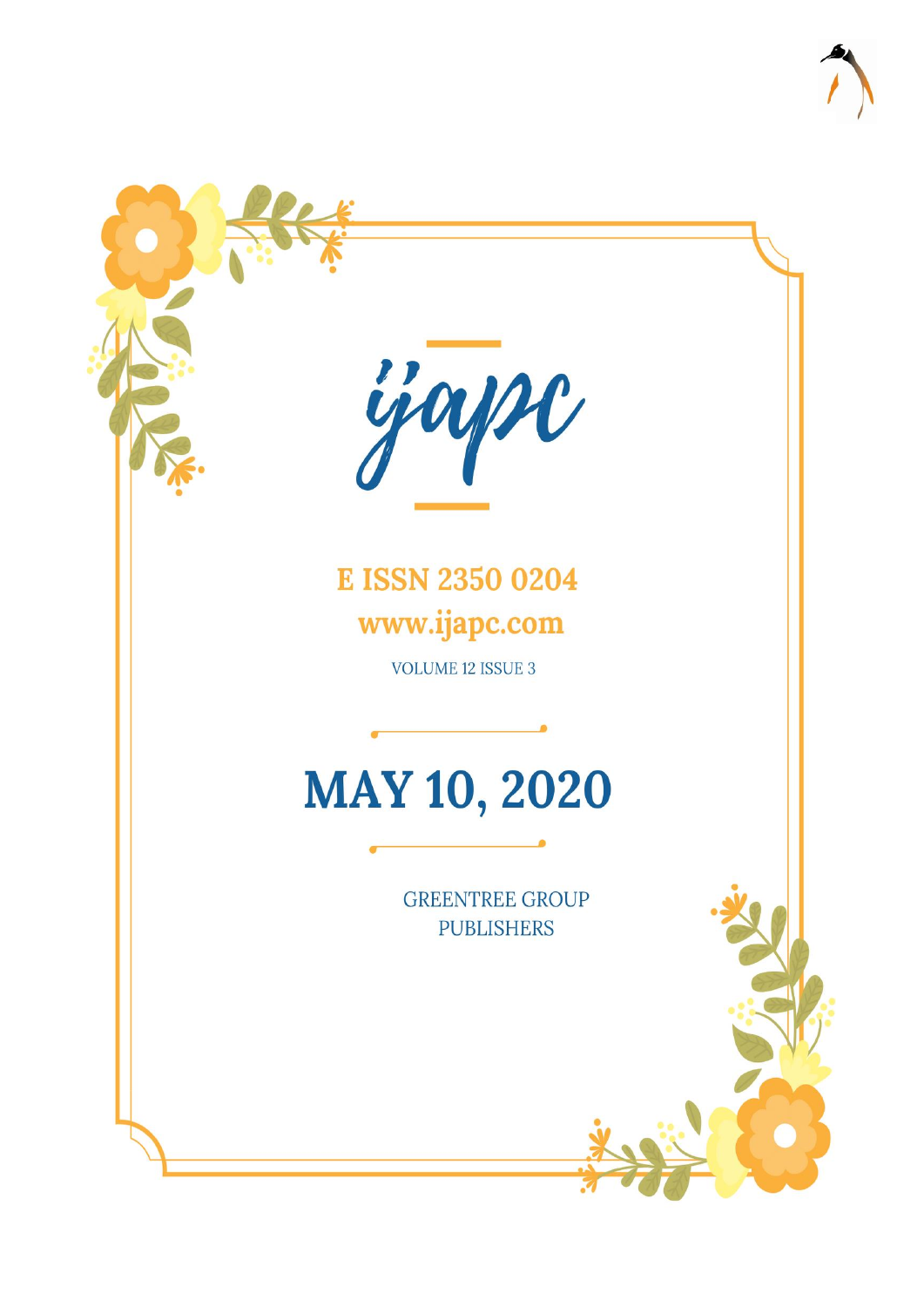

REVIEW ARTICLE www.ijapc.com

**e-ISSN 2350-0204**

## **Understanding Undifferentiated Connective Tissue Disorder and an Ayurvedic Approach with** *Shamana Chikitsa* **- A Review**

Sreeja Sreekumar $^{\dagger*}$  and Ravi Varma Raja H $^2$ 

<sup>1</sup>Ahalia Ayurveda medical college, Palakkad, Kerala, India

2S.D.M college of Ayurveda, Hassan, Karnataka, India

## **ABSTRACT**

*Vatarakta* is a disease that has evoked controversies in the current clinical practice as to which of the conditions or diseases are linked to the term under discussion. Ayurveda Samhita has classifications of *vatarakta* based on the *dosha pradhanyata* as well as on the basis of the progression of the disease. But trying to narrow down the disease *vatarakta* to a specific disease in modern science is impossible. Auto immune disorders such as UCTD can be considered as a variation of *vatarakta*. One such disease is undifferentiated connective tissue disorder (UCTD). Variations in lifestyle factors predominates in the causative factor of *vatarakta*. It includes the diet which is rich in *dhanya, mamsa, madya* and a sedentary life style that is prevalent in the society. These contribute just not to an increase in body mass index and to the development of the metabolic syndrome, but to the development of diseases like *vatarakta* also. Treatment strategies includes the 2 basic types of *chikitsa i.e shamana* and *shodhana*. Many effective formulations that comes under the *shamana chikitsa* can be used for managing *vatarakta* or undifferentiated connective tissue disorder.

## **KEYWORDS**

*Vatarakta, Undifferentiated Connective Tissue Disorder*



Received 21/04/20 Accepted 01/05/2020 Published 10/05/2020

 $\overline{\phantom{a}}$  , and the contribution of the contribution of the contribution of the contribution of the contribution of the contribution of the contribution of the contribution of the contribution of the contribution of the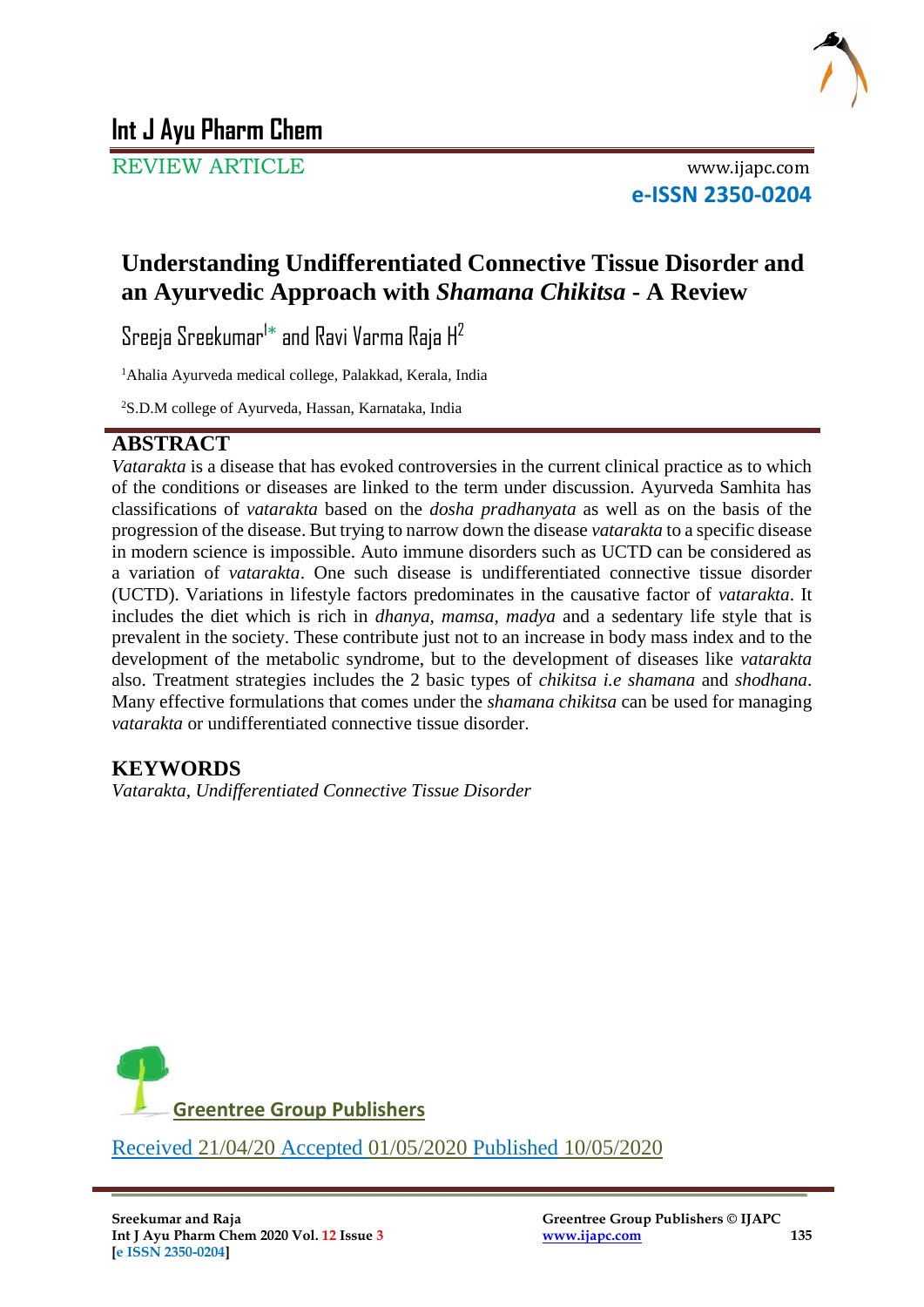## **INTRODUCTION**

The characteristics of immune system is to avoid self-inflicted inflammatory response. It creates an inflammatory response to non self. This recognition capacity of the immune system plays an significant role in the behavioural pattern of the T and B cells. The feature of an autoimmune disorder lies in the tissue injury that is caused by immune reaction of the organism against its own cells  $<sup>1</sup>$ .</sup>

Different diagnostic criteria for auto immune disorders have been formulated. There are subjective variations identified. Hence the criteria is divided into major criteria and supportive evidence. Systemic autoimmune disorders like rheumatoid arthritis, SLE, Sjogren's syndrome has symptoms that lacks a vivid description. UCTD is defined as a condition that does not classify the criteria of rheumatoid arthritis, SLE, Scleroderma, Sjogren's syndrome and other systemic autoimmune conditions. Most of the patients presents with a few of the symptoms of the above mentioned disorders.

*Vatarakta* afflicts the *raktavaha srotas* and the *dooshya* is *rakta* as expounded by Acharya and also on reviewing the *samprapti* of the disease. Multitude of classifications based on the predominance of *dosha* , *dooshya* and also according to the

 $\mathcal{L}_\mathcal{L}$  , and the contribution of the contribution of the contribution of the contribution of the contribution of the contribution of the contribution of the contribution of the contribution of the contribution of

chronicity are available in the scriptures. The symptoms of *vatarakta* at different stages of the disease coincides with the various symptoms of auto immune disorders. The diagnostic criteria of *vatarakta* is closely related with the symptoms it exhibits  $2$ .

*Vata* and *rakta* when in its morbid state simultaneously leads to the development of *vatarakta*. UCTD is a disease that can be considered as *gambhira vatarakta* with either the predominance of *vata* or *rakta*  owing to its symptoms. It may be hence considered as *vata pradhana gambhira vata rakta* or *raktapradhana gambhira vata rakta*.

# **NIDANA/ ETIOLOGICAL FACTORS**

There are various factors including the diet and lifestyle that owes to the development of the disease as per the Acharya. Sedentary life style along with consumption of food consisting of excessive salt and sour tastes, high fat content food, day time sleep and unwholesome food consumption are some of the factors that vitiates *rakta*.

Consuming food that increases the *ruksha guna*, erratic food patterns where avoiding the intake of food or consuming less quantity of food, travelling long distances and excessive indulgence in activities leads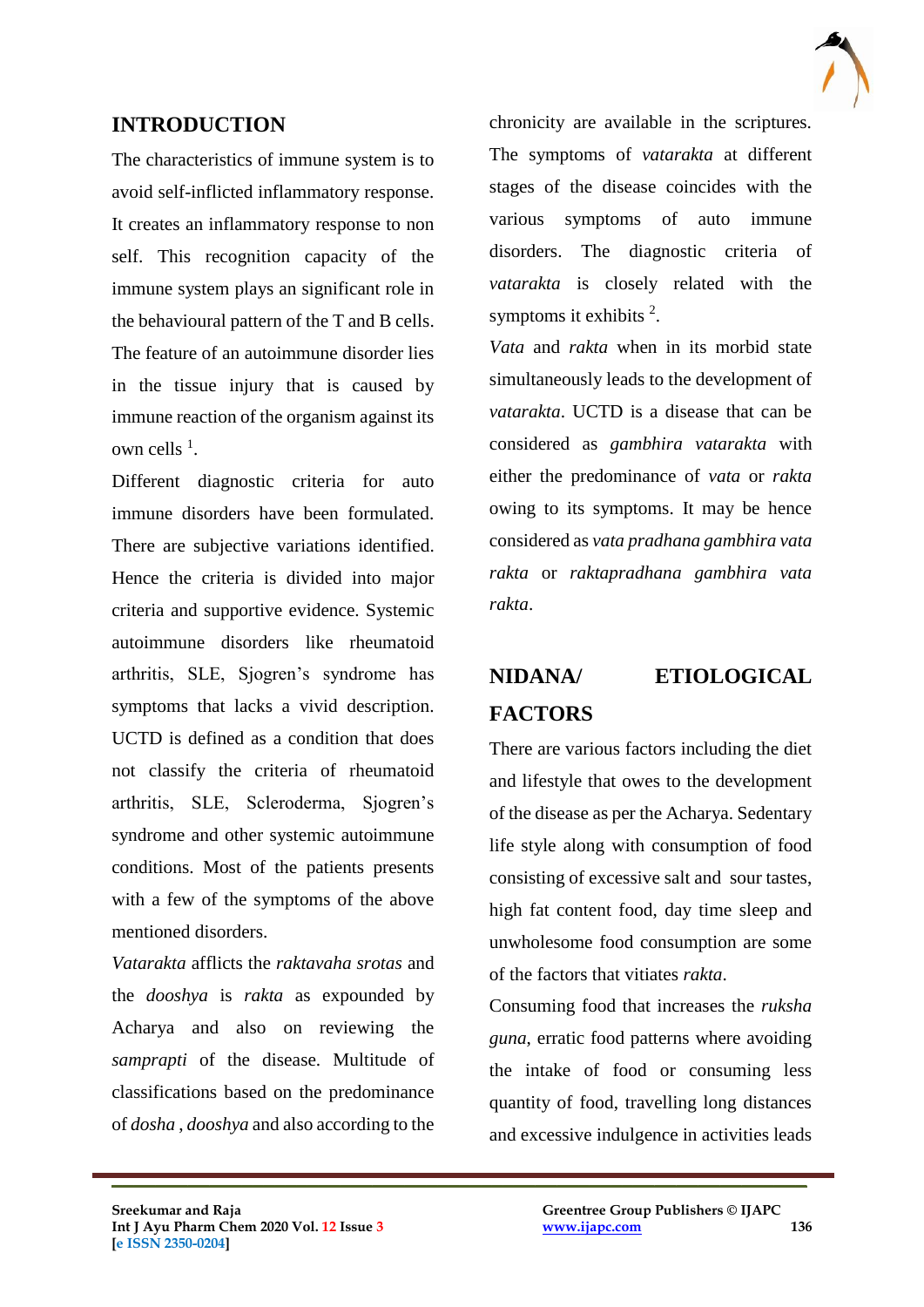

to the aggravation of *vata dosha*. Together with the vitiated *vata* and *rakta* the disease vatarakta is developed<sup>3</sup>.

Body contains polyreactive autoantibodies that can recognise many factors. Expression of these antibodies may be tipped off by any of those factors. Autoreactivity is limited to an extent, but inciting factors paves way for exponential increase of the pathological process. A single mechanism cannot explain the different manifestations of autoimmune disorders like UCTD. Aging, gender variations, environmental contacts, exposure to specific triggering agents and genetic background are also considered in the development of autoimmunity  $4$ .

### **SAMPRAPTI**

The aggravated *vata* loses its normal function and acquires the morbid status. Similarly the morbid *rakta* functions pathologically rather than maintaining its physiological function. Morbid *Vata* and *rakta* forms a pathological entity known as avarana. This leads to the further vitiation of the functional aspects of the *dosha* and *dooshya*. Thus the disease called *vatarakta* develops <sup>5</sup> .

Dysfunction of the physiological process of immunity leads to the development of autoimmune disorders like UCTD. Usually abnormal immune responses require exogenous factors like microbial

 $\mathcal{L}_\mathcal{L}$  , and the contribution of the contribution of the contribution of the contribution of the contribution of the contribution of the contribution of the contribution of the contribution of the contribution of

superantigenic stimulation, adjuvancity, or molecular mimicry. Autoimmunity may also be elicited by endogenous factors. It may include apoptopic materials. Factors such as cytokine production and imbalance, increased activity of antigen presenting cells and alteration of self antigen is a variation from normal physiology. Thus the morbidity of the *dosha* and *dooshya* are causing pathological diseases such as UCTD<sup>6</sup>.

## **CLINICAL FEATURES/ ROOPA**

*Vatarakta* as a disease exhibits symptoms that are specific to *dosha* predominance or stage of the disease. The symptoms may be expressed in the lowerlimbs, upperlimbs, the interphalangeal joints, in any specific joint or in all the joints. On considering the UCTD with *vatarakta*, symptoms such as skin discolouration , pain predominance and tenderness on activity, symptoms of *uttana vatarakta* can be taken under consideration. Inflammatory swelling, skin discolouration and excruciating pain of *gambhira vatarakta* are a few of the symptoms in relation with UCTD.

Pain, swelling and deformity of the joints as in *vataja vatarakta* and *raktaja vatarakta* along with variations in colour of the skin again can be considered as the symptoms of UCTD.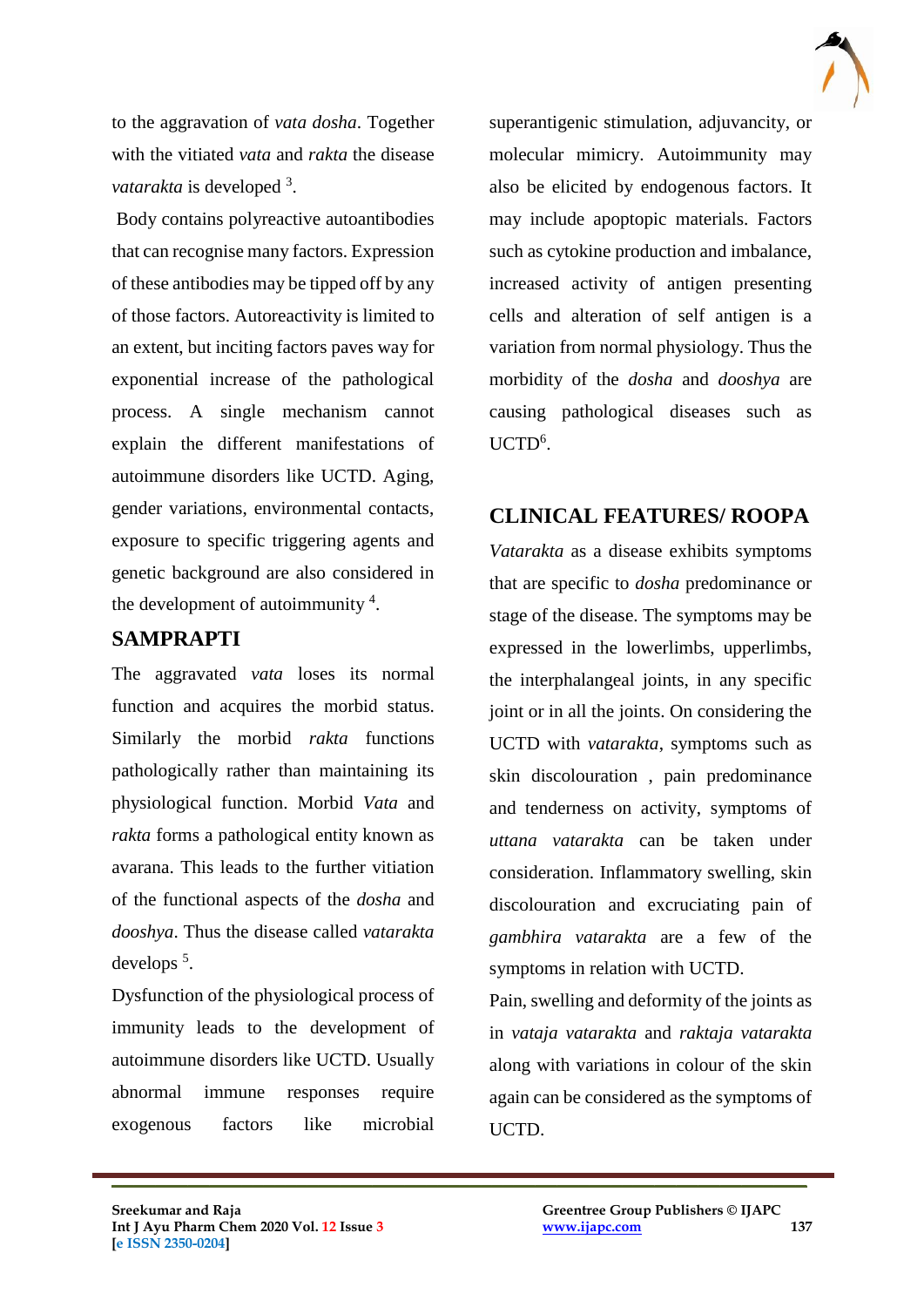

## **Comparison of symptoms of UCTD and vatarakta**

Arthralgia– *Shoola, toda, ruk* Inflammation due to Arthritis – *shotha* Deformity due to arthritis- *sankocha of anguli & sandhi*

Raynauds phenomenon- *shyavata, tamra*  discolouration

These symptoms exhibited will have variations in presentation. Hence care has to be taken for a proper diagnosis. Serologic markers such as RA factor, Anti CCP, ANA and CRP may be used as an aid for the diagnosis along with clinical symptoms.

## **CHIKITSA/ TREATMENT**

## **Treatment of autoimmune disorders**

Treatment of autoimmune disorders narrows its focus on suppression of auto immunity, restoration of normal regulatory mechanisms or the inhibition of the regulatory mechanisms. The most widely used method of treatment aims at immune suppression. Therapies that prevent damage of organs and also restricts failure of multi systems remains an important treatment approach to auto immune diseases such as  $UCTD$ <sup>7</sup>.

### **Vata rakta chikitsa**

*Chikitsa* is defined as *vyadhiharana* or *ruk pratikriya*. There are other definitions which gives the meaning of alleviating the disease and breaking the structure of disease pathology.

Treatment has been categorized into two types <sup>8</sup>. They are

- *a. Shodhana*
- *b. Shamana*

*Shodhana* is preferred in *bahudosha avastha*. Those who are not able to undergo the *shodhana, shamana chikitsa* has to be done.

The final aim of the treatment should be *vikara upashamana* and a physician should strive to achieve that aim.

Some of the *shamana oushadi* mentioned in the classics are

### **Kashaya 9,10,11**

- *Balaguduchyadi Kashaya*
- *Guduchyadi kashaya*
- *Amrutothara kashaya*
- *Kokilaksha kashaya*
- *Maharasnadi kashaya*

### **Ghrita**

- *Jeevaniya ghrita*
- *Draksha ghrita*

### **Taila<sup>12</sup>**

- *Amrutadi taila*
- *Eranda taila*
- *Madhuyastyadi taila*
- *Ksheerabala taila*
- *Pinda taila*

### **Vati 13,14**

 $\mathcal{L}_\mathcal{L}$  , and the contribution of the contribution of the contribution of the contribution of the contribution of the contribution of the contribution of the contribution of the contribution of the contribution of

*Kaisora guggulu*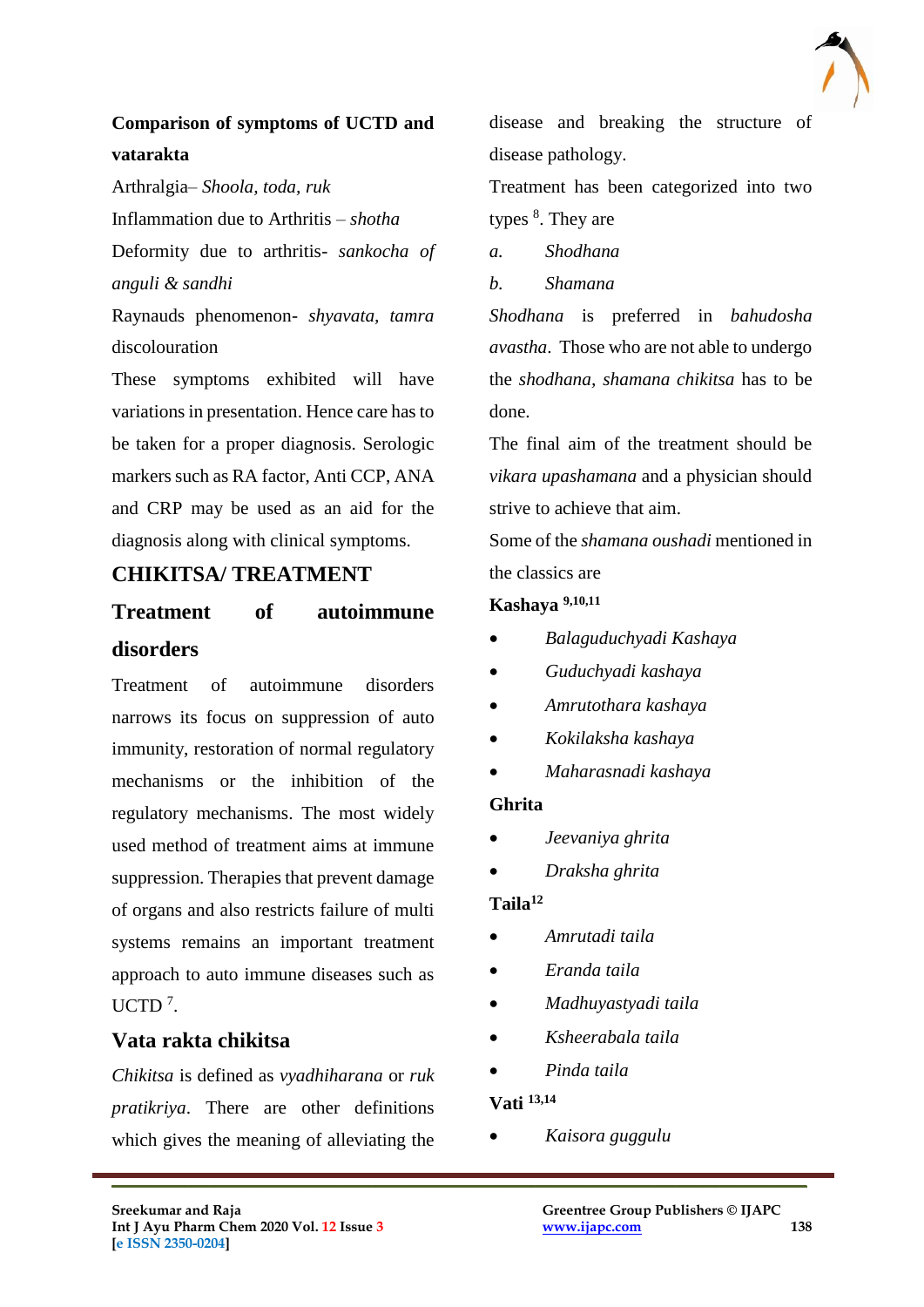

*Amrita guggulu*

#### **Rasayana**

- *Guduchi rasayana*
- *Ksheerabala taila as rasayana*

### **CONCLUSION**

UCTD is a condition which can be approached based on the symptomatology mentioned in the scriptures for understanding a disease as well as for treatment. Although there are various medications or formulations, the medications best suited for the disease has to be advocated. The medications can be continued till the symptoms subside. If the symptoms reoccur as *vatarakta* can become a chronic disease, the medications can be continued for longer durations as the situation demands. Disease modifying medications which provides symptomatic relief with no untoward effects is the aim of *shamana* therapy in UCTD.

 $\mathcal{L}_\mathcal{L}$  , and the contribution of the contribution of the contribution of the contribution of the contribution of the contribution of the contribution of the contribution of the contribution of the contribution of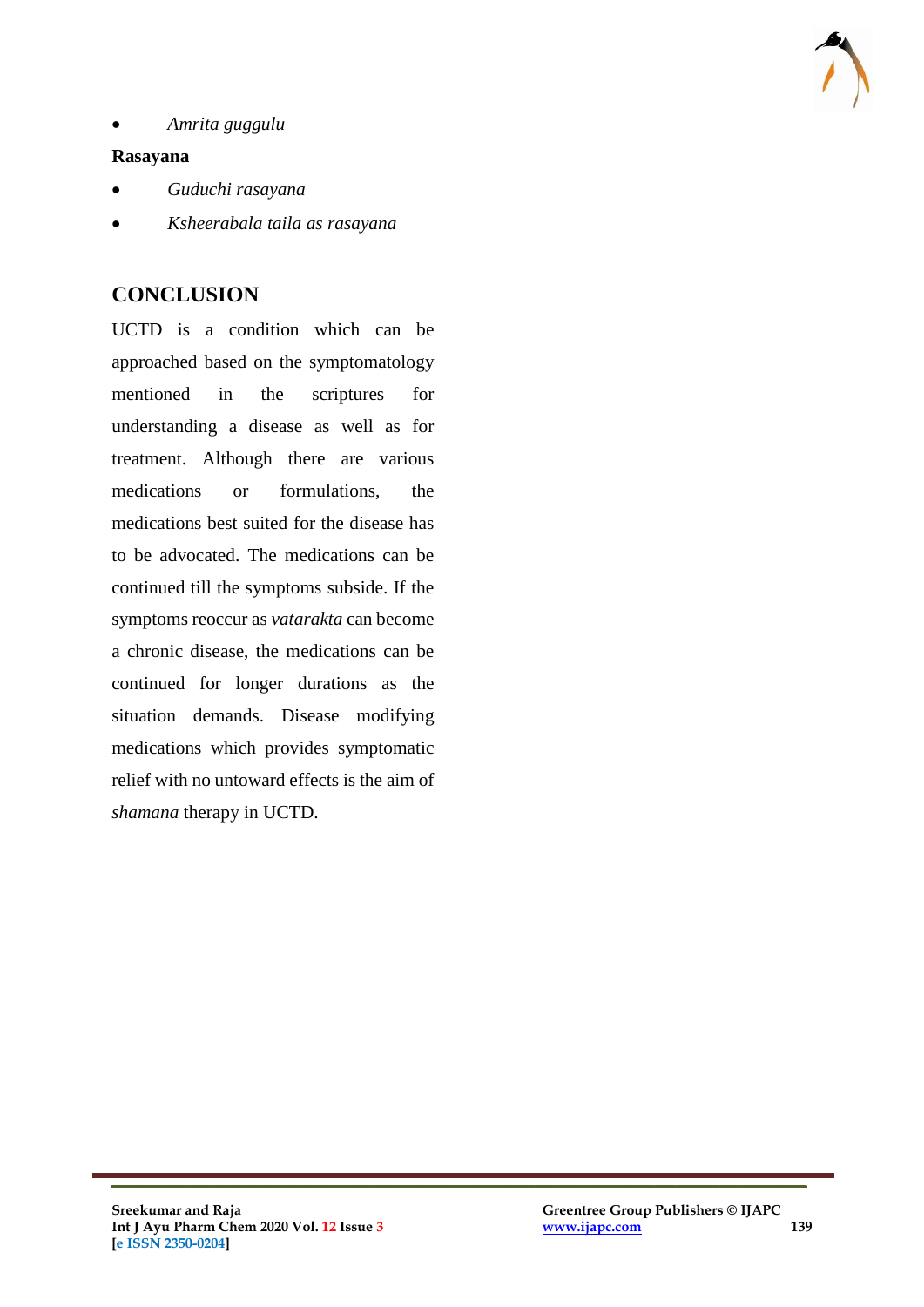

### **REFERENCES**

1. Fauci, Braunwald, Kasper, Hauser, Longo, Jameson, Loscalzo et al. Harrison's Principles of Internal Medicine. Vol 2. 17<sup>th</sup> ed. New York: Mc Graw-Hill Medical Publishing division; 2008. pp.2739. p.2071. 2. Agnivesha. Caraka Samhita. Vaidya Jadavji Trikamji Acharya, Editor. Varanasi: Chaukhamba Surbharathi Prakashan; 2013. pp.738. p.627.

3. Susruta. Susruta Samhita. Vaidya Yadavji Trikamji, Editor. Varanasi: Chaukhamba Sanskrit Sansthana; 2012. pp.824. p.337.

4. Fauci, Braunwald, Kasper, Hauser, Longo, Jameson, Loscalzo et al. Harrison's Principles of Internal Medicine. Vol 2. 17<sup>th</sup> ed. New York: Mc Graw-Hill Medical Publishing division; 2008. pp.2739. p.2072. 5. Agnivesha. Caraka Samhita. Vaidya Jadavji Trikamji Acharya, Editor. Varanasi: Chaukhamba Surbharathi Prakashan; 2013. pp.738. p.628.

6. Fauci, Braunwald, Kasper, Hauser, Longo, Jameson, Loscalzo et al. Harrison's Principles of Internal Medicine. Vol 1. 17<sup>th</sup> ed. New York: Mc Graw-Hill Medical Publishing division; 2008. pp.2739. p.2071. 7. Fauci, Braunwald, Kasper, Hauser, Longo, Jameson, Loscalzo et al. Harrison's Principles of Internal Medicine. Vol 2. 17<sup>th</sup> ed. New York: Mc Graw-Hill Medical Publishing division; 2008. pp.2739. p.2074. 8. Vagbhata. Ashtanga Hridaya. [Dr. T. Sreekumar, Trans]. Vol 1. Thrissur: Harisree hospital publications; 2017. pp.392. p.317

9. K.V.Krishnan Vaidyan. S.Gopala Pillai. Sahasrayogam. Sujanapriya Commentary. 29<sup>th</sup> ed. Alappuzha: Vidyarambham Publishers; 1974 . pp.635. p.31

10. K.V.Krishnan Vaidyan. S.Gopala Pillai. Sahasrayogam. Sujanapriya Commentary.  $29<sup>th</sup>$  ed. Alappuzha: Vidyarambham Publishers; 1974 . pp.635. p.32

11. K.V.Krishnan Vaidyan. S.Gopala Pillai. Sahasrayogam. Sujanapriya Commentary. 29<sup>th</sup> ed. Alappuzha: Vidyarambham Publishers; 1974 . pp.635. p.93

12. K.V.Krishnan Vaidyan. S.Gopala Pillai. Sahasrayogam. Sujanapriya Commentary. 29<sup>th</sup> ed. Alappuzha: Vidyarambham Publishers; 1974 . pp.635. p.367

13. K.V.Krishnan Vaidyan. S.Gopala Pillai. Sahasrayogam. Sujanapriya Commentary.  $29<sup>th</sup>$  ed. Alappuzha: Vidyarambham Publishers; 1974 . pp.635. p.181

14. K.V.Krishnan Vaidyan. S.Gopala Pillai. Sahasrayogam. Sujanapriya Commentary.  $29<sup>th</sup>$  ed. Alappuzha:

 $\mathcal{L}_\mathcal{L}$  , and the contribution of the contribution of the contribution of the contribution of the contribution of the contribution of the contribution of the contribution of the contribution of the contribution of